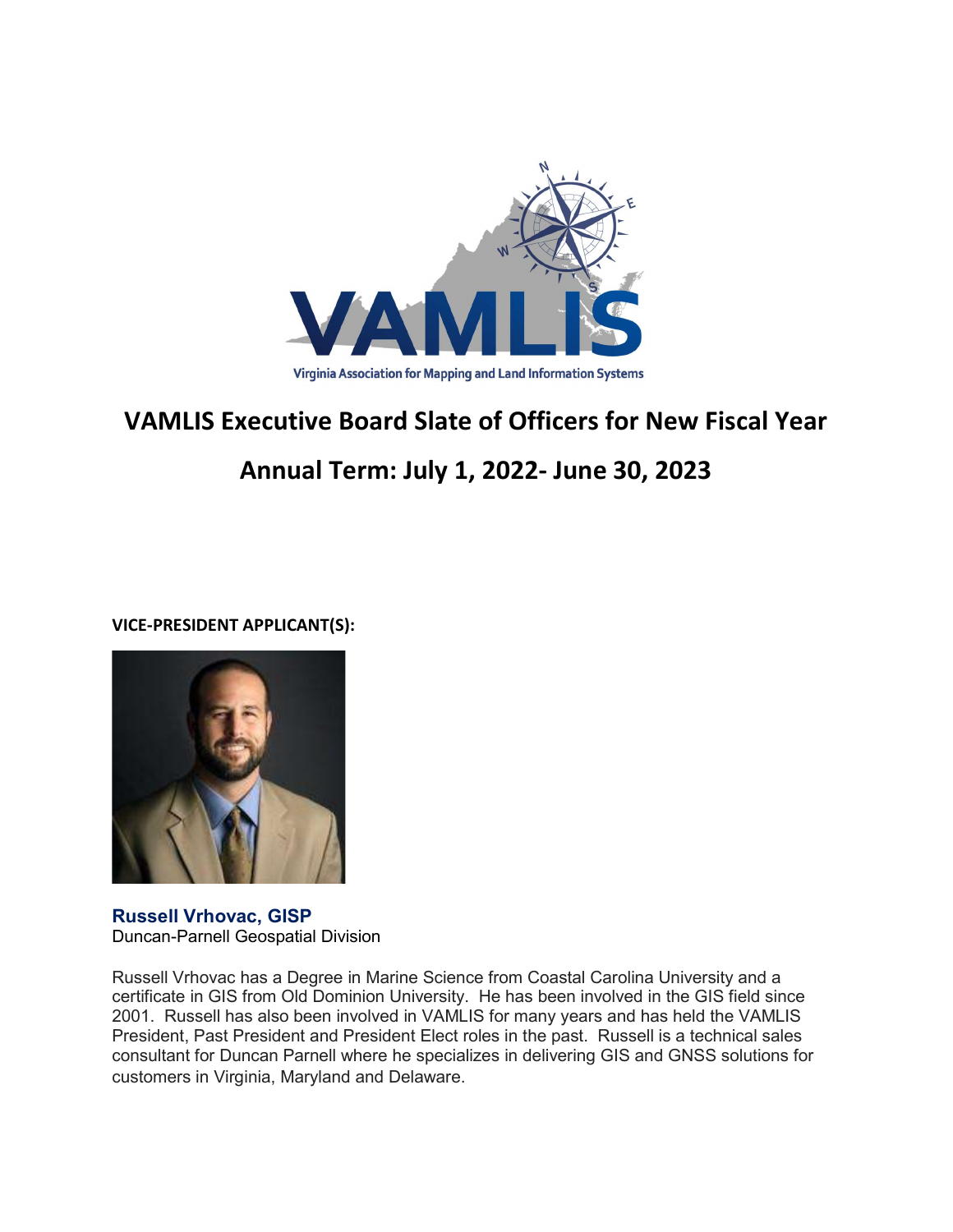## TREASURER APPLICANT(S):



Brian Kingery, GISP is currently serving on the FY 2022 VAMLIS Executive Board as the Treasurer and looks forward to continuing serving in this role for FY 2023. He has continually served in this role since July 2019 at the start of FY 2020 Executive Board. Brian has also served as the Vice President of the 2017 VAMLIS Executive Board that achieved the following accomplishments:

- A successful 2017 Virginia GIS Conference held at Virginia Tech
- Planning a successful 2018 Virginia GeoCon held in Virginia Beach
- Rebranding of the VAMLIS website
- Improved outreach efforts across the Commonwealth at regional events

Currently, Brian is a GIS consultant and project manager with Timmons Group working on all types of GIS projects across various industries at universities, local governments, and state governments across the United States. Using his experience from his time at the Virginia Department of Transportation, one of the largest department of transportations in the country, he hopes to build on the creativity and passion for GIS that he promoted every day bringing that same passion to VAMLIS and the GIS user community.

Brian has attended and presented at multiple regional outreach events and VAMLIS conferences over the years. He recognizes the value these events offer to the GIS community in Virginia regarding networking and learning from GIS professionals from all over the Commonwealth. Brian is excited about this continued opportunity and looking forward to furthering GIS in Virginia over the next few years and beyond.

View Brian's resume and GIS Story here - http://bit.ly/My\_GIS\_Story